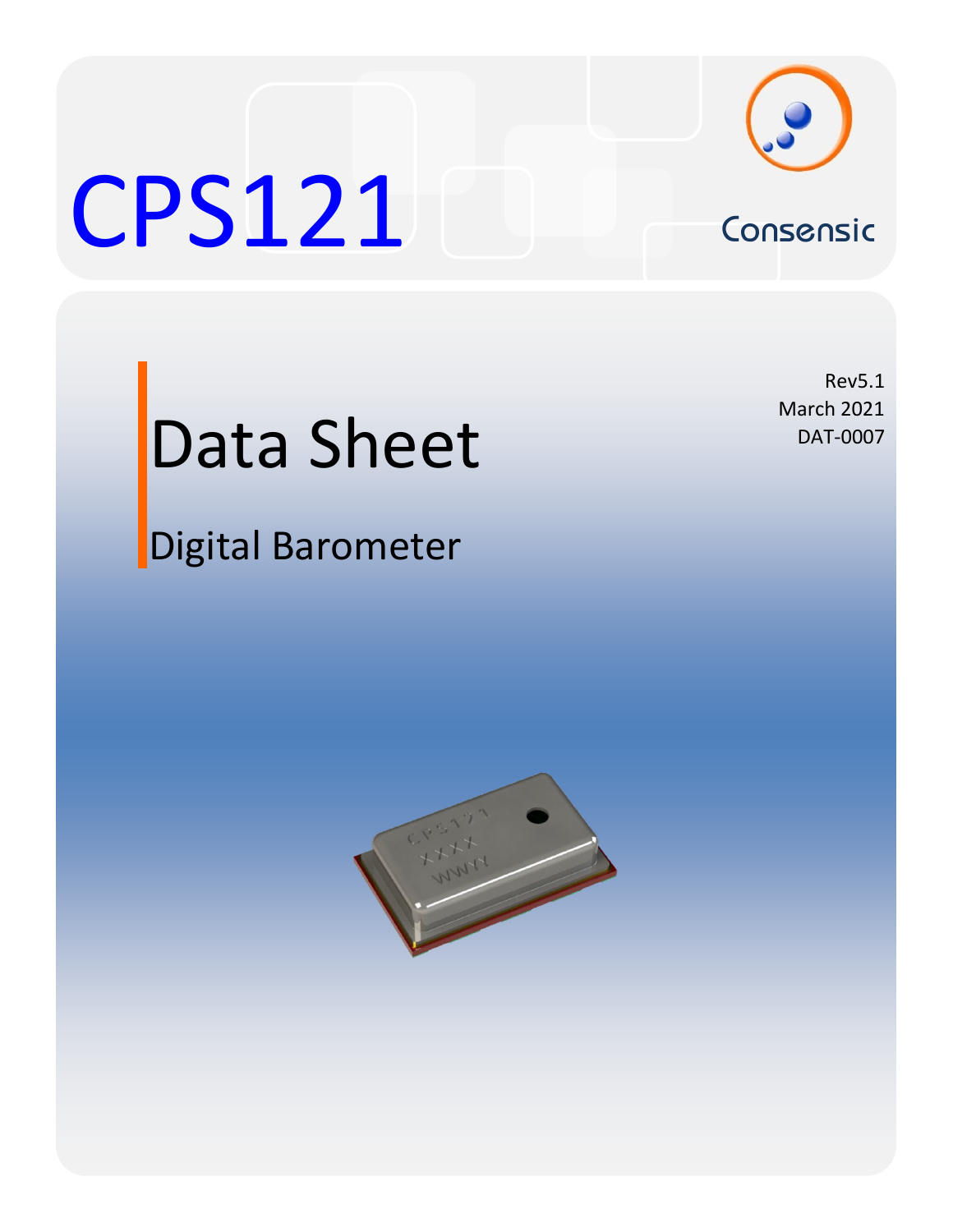### CPS121 Digital Barometer



#### Water Resistant **Overview**

The CPS121 system-in-a-package (SIP) solution comprises of aresistive bridge type pressure sensor and a 24-bit ADC for high resolution and accurate pressure measurements. The fully calibrated pressure and temperature compensated digital output makes the CPS121 solution simple to use.The CPS121includes internal calibration logic that provides accurate pressure and temperature measurements to the application via the I²C interface.There is no need to separately download internal calibration coefficients and have the host microcontroller perform complicated compensation calculations.

#### **Applications**

- Smartphones
- Wearables
- Altimeters
- Portable and Stationary Barometers
- Weather Stations
- GPS Applications
- Hard Disk Drives(HDD)
- Industrial Equipment
- Air Control Systems
- Vacuum Systems

#### **Benefits**

- Low Power Consumption
- Excellent for Battery Applications
- External Clock not Required
- High Resistance to Sensing Media

#### **Features**

- Factory Calibrated Pressure and Temperature Sensor
- Supply Voltage: 2V to 5.5V(3V @typical)
- Average Current Consumption: <5uA (One Measurement)
- Sleep State Current Consumption: <200nA (25°C)
- Operating Temperature Range: -40°C to +85°C
- Pressure Absolute Accuracy: ±0.1kPa (±1.0mbar) @ 0°Cto 50°C, 95kPa to 105kPa
- Pressure Relative Accuracy: ±0.01kPa(<1m)
- Temperature Accuracy: ±1.0°C

#### **Interfaces**

I²C (up to 400kHz)

#### **Physical Characteristics**

- Small Form Factor, 3 x 5 x 1.2mm (w x l x h)
- LGA Package, 8 Lead
- Top Side Sensing Port

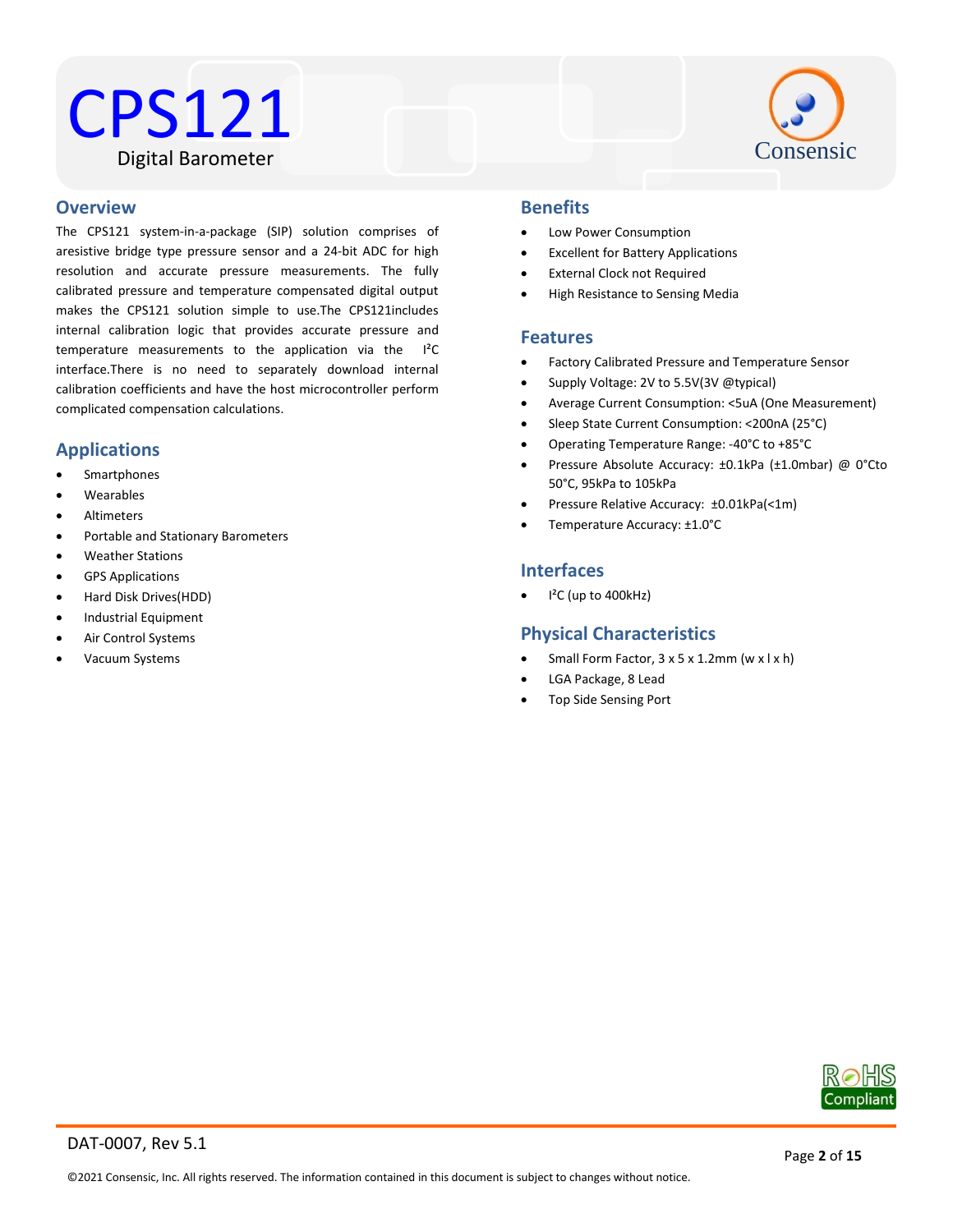



#### **CPS121 BLOCK DIAGRAM**



#### <span id="page-2-0"></span>**TABLE1: ORDERING INFORMATION**

| <b>PART NUMBER</b>        | <b>OUTPUT MODE</b>                                       | <b>OPERATION</b><br><b>MODE</b>            | <b>PACKAGE</b>       |  |
|---------------------------|----------------------------------------------------------|--------------------------------------------|----------------------|--|
|                           |                                                          |                                            |                      |  |
| CPS121                    | ľС                                                       | Sleep                                      | 8-Lead LGA           |  |
|                           | <b>SALES and CONTACT INFORMATION sales@consensic.com</b> |                                            |                      |  |
|                           |                                                          |                                            | www.consensic.com    |  |
| <b>United States</b>      | China                                                    |                                            |                      |  |
| Consensic, Inc.           | Wuxi Consensic Electronics Co., Ltd.                     |                                            | 无锡康森斯克电子科技有限公司       |  |
| 1900 Powell Street, Suite | No.86, Dicui Road, B5 Building,                          | 无锡市滨湖区滴翠路 86 号太湖智谷科技园<br>北门 B5 栋 4 楼 401 室 |                      |  |
| 600                       | Fourth Floor, Room 401,                                  |                                            |                      |  |
| Emeryville California,    | Wuxi, Jiangsu Province, 214072                           |                                            | 邮编:214072            |  |
| 94608, USA                | Ph: +86 510.85122279                                     |                                            | 电话: +86 510.85122279 |  |
| Ph: +1 510.588.8735       | Fax: +86 510.85122259                                    |                                            | 传真: +86 510.85122259 |  |
|                           |                                                          |                                            |                      |  |
|                           |                                                          |                                            |                      |  |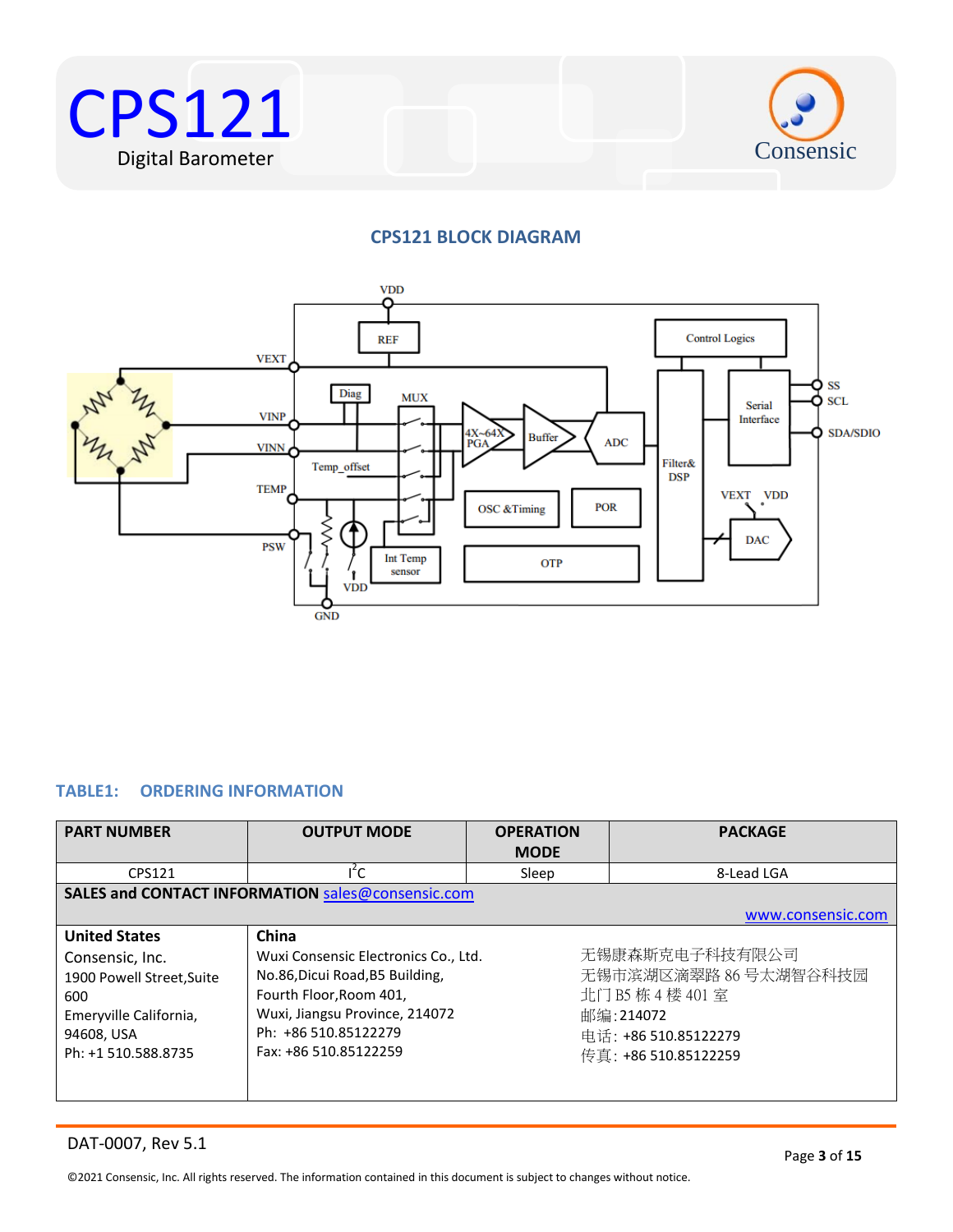



#### **CONTENTS**

| $\mathbf{1}$   |     |  |
|----------------|-----|--|
|                | 1.1 |  |
|                | 1.2 |  |
|                | 1.3 |  |
| $\overline{2}$ |     |  |
| $\overline{3}$ |     |  |
|                | 3.1 |  |
|                | 3.2 |  |
|                | 3.3 |  |
|                | 3.4 |  |
| 4              |     |  |
|                | 4.1 |  |
|                | 4.2 |  |
| 5              |     |  |
|                | 5.1 |  |
|                | 5.2 |  |

#### DAT-0007, Rev 5.1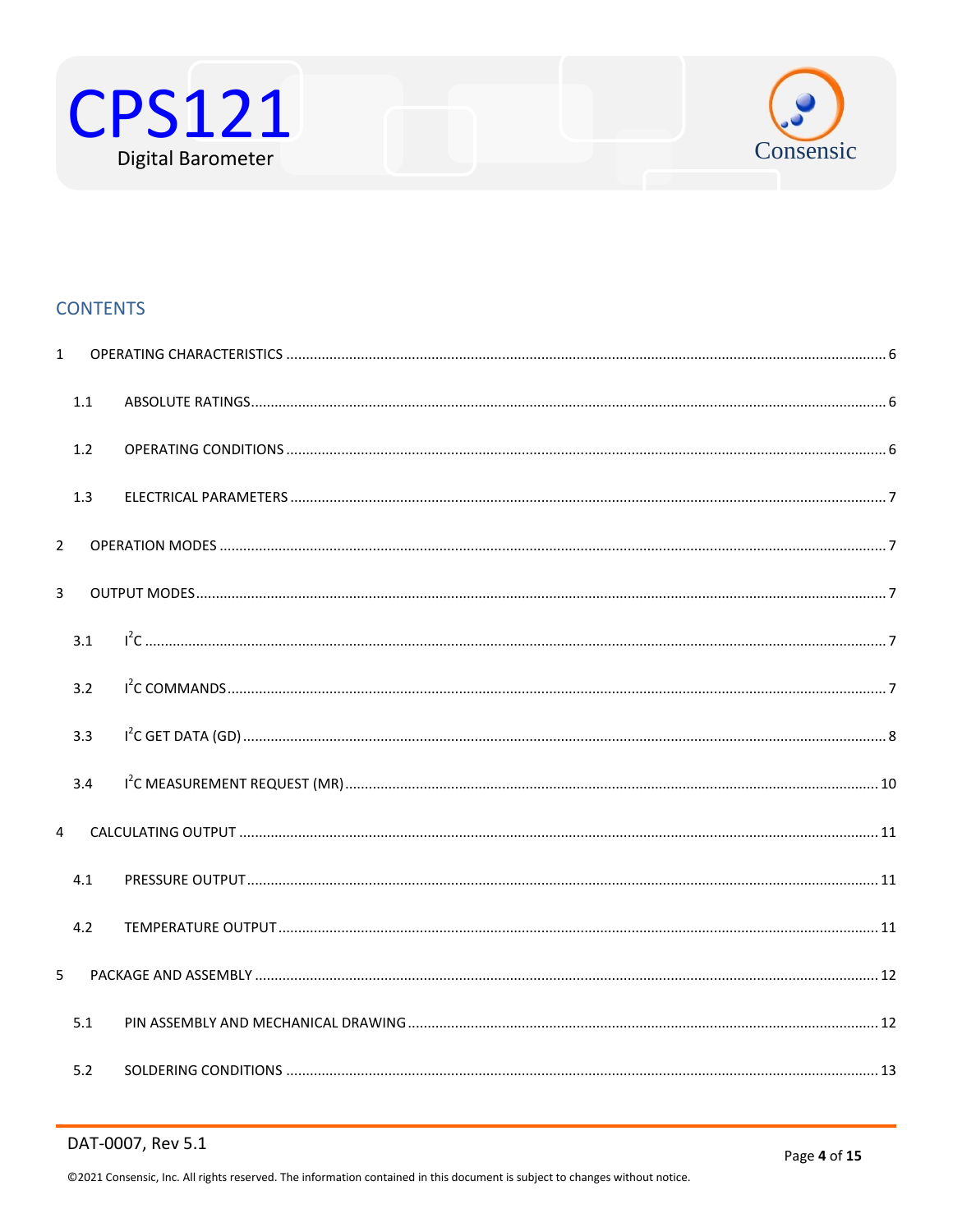

#### **LIST OF TABLES**

| TABLE 1: | ORDERING INFORMATION       |  |
|----------|----------------------------|--|
| TABLE 2: | I <sup>E</sup> C COMMANDS. |  |

#### **LIST OF FIGURES**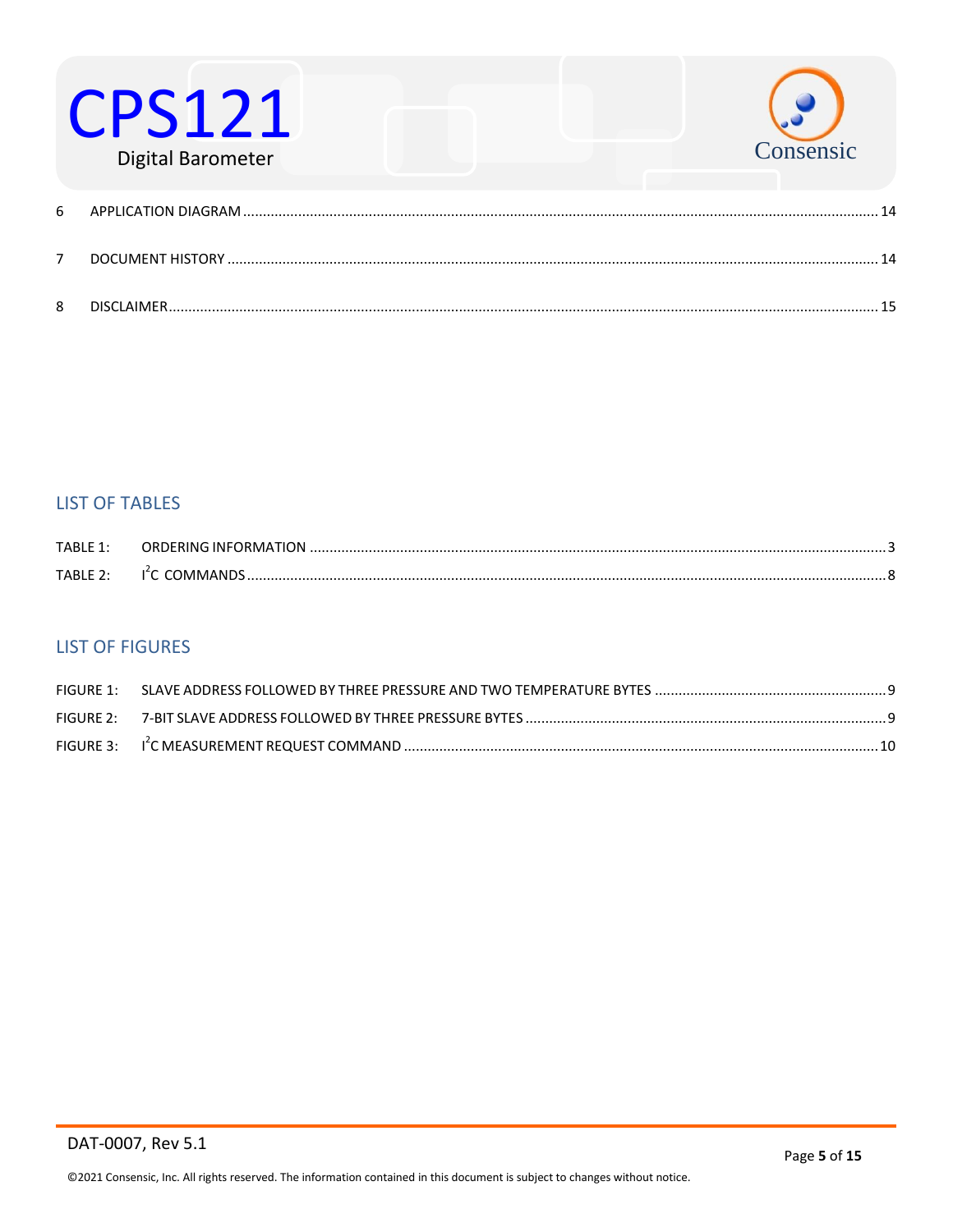



#### <span id="page-5-0"></span> $B^{\text{max}}$ **1 OPERATING CHARACTERISTICS**

#### <span id="page-5-1"></span>**1.1 ABSOLUTE RATINGS**

| <b>PARAMETER</b>                           | <b>SYMBOL</b>             | <b>CONDITIONS</b> | <b>MIN</b> | <b>TYP</b> | <b>MAX</b>       | <b>UNITS</b> |
|--------------------------------------------|---------------------------|-------------------|------------|------------|------------------|--------------|
| Over Pressure                              |                           |                   |            |            | 2X <sub>FS</sub> | kPa<br>(bar) |
| Supply Voltage<br>(with respect to GND)    | $V_{DD}$                  |                   | $-0.3$     |            | 6.5              |              |
| Voltages at Analog and<br>Digital I/O Pins | $V_{A\_10}$<br>$V_{D-10}$ |                   | $-0.3$     |            | $V_{DD}$ +0.3    | v            |
| Storage Temperature                        | I STOR                    |                   | -60        |            | 150              | $\sim$       |

#### <span id="page-5-2"></span>**1.2 OPERATING CONDITIONS**

| <b>PARAMETER</b>                                                                                       | <b>SYMBOL</b>       | <b>CONDITIONS</b>                   | <b>MIN</b>     | <b>TYP</b>  | <b>MAX</b> | <b>UNITS</b> |
|--------------------------------------------------------------------------------------------------------|---------------------|-------------------------------------|----------------|-------------|------------|--------------|
| <b>PRESSURE SENSOR</b>                                                                                 |                     |                                     |                |             |            |              |
|                                                                                                        |                     |                                     | 30             |             | 120        | kPa          |
| Range                                                                                                  |                     |                                     | (300)          |             | (1200)     | (mbar)       |
| Resolution <sup>1</sup>                                                                                |                     |                                     |                | 0.17        |            | Pa           |
| Noise in Pressure                                                                                      |                     | Full Bandwidth, Normal Mode         |                | 1           |            | Pa           |
|                                                                                                        |                     | Altitude Based on Relative Pressure |                | 10          |            | cm           |
|                                                                                                        |                     | 30 to 120kPa                        | $-0.2$         | ±0.17       | $+0.2$     | kPa          |
| Accuracy                                                                                               |                     | (-20°C to 0°C)                      | (-2.0)         | $(\pm 1.7)$ | $(+2.0)$   | (mbar)       |
|                                                                                                        |                     | 30 to 120kPa                        | $-0.15$        | ±0.10       | $+0.12$    | kPa          |
|                                                                                                        |                     | $(0^{\circ}$ C to 65 $^{\circ}$ C)  | $(-1.5)$       | $(\pm 1.0)$ | $(+1.2)$   | (mbar)       |
| Solder Drifts                                                                                          |                     |                                     | $-0.1$         |             | $+0.2$     | kPa          |
| <b>TEMPERATURE SENSOR</b>                                                                              |                     |                                     |                |             |            |              |
| Range                                                                                                  |                     |                                     | -40            |             | 85         | °C           |
| Resolution                                                                                             |                     |                                     |                | 0.003       |            | $^{\circ}$ C |
| Accuracy                                                                                               |                     | -40 $^{\circ}$ C to 85 $^{\circ}$ C | $-1$           | ±0.75       | $+1$       | $^{\circ}$ C |
| <b>OPERATION</b>                                                                                       |                     |                                     |                |             |            |              |
| Supply Voltage to GND <sup>2</sup>                                                                     | V <sub>SUPPLY</sub> |                                     | $\overline{2}$ | 3.0         | 5.5        | $\vee$       |
| <b>Operating Temperature Range</b>                                                                     |                     |                                     | -40            |             | 85         | °C           |
| I <sup>2</sup> C Pull-Up Resistors                                                                     | $R_{PU}$            |                                     | $\mathbf{1}$   | 2.2         |            | kΩ           |
| <sup>1</sup> Guaranteed by design of 24bits ADC, and calculated according to the range in application. |                     |                                     |                |             |            |              |

<sup>1</sup>Guaranteed by design of 24bits ADC, and calculated according to the range in application.<br><sup>2</sup> Factory calibrated for Pressure and Temperature at 3.0V±10%. Output accuracy will be affected if used outside this range. Oth ranges available upon request.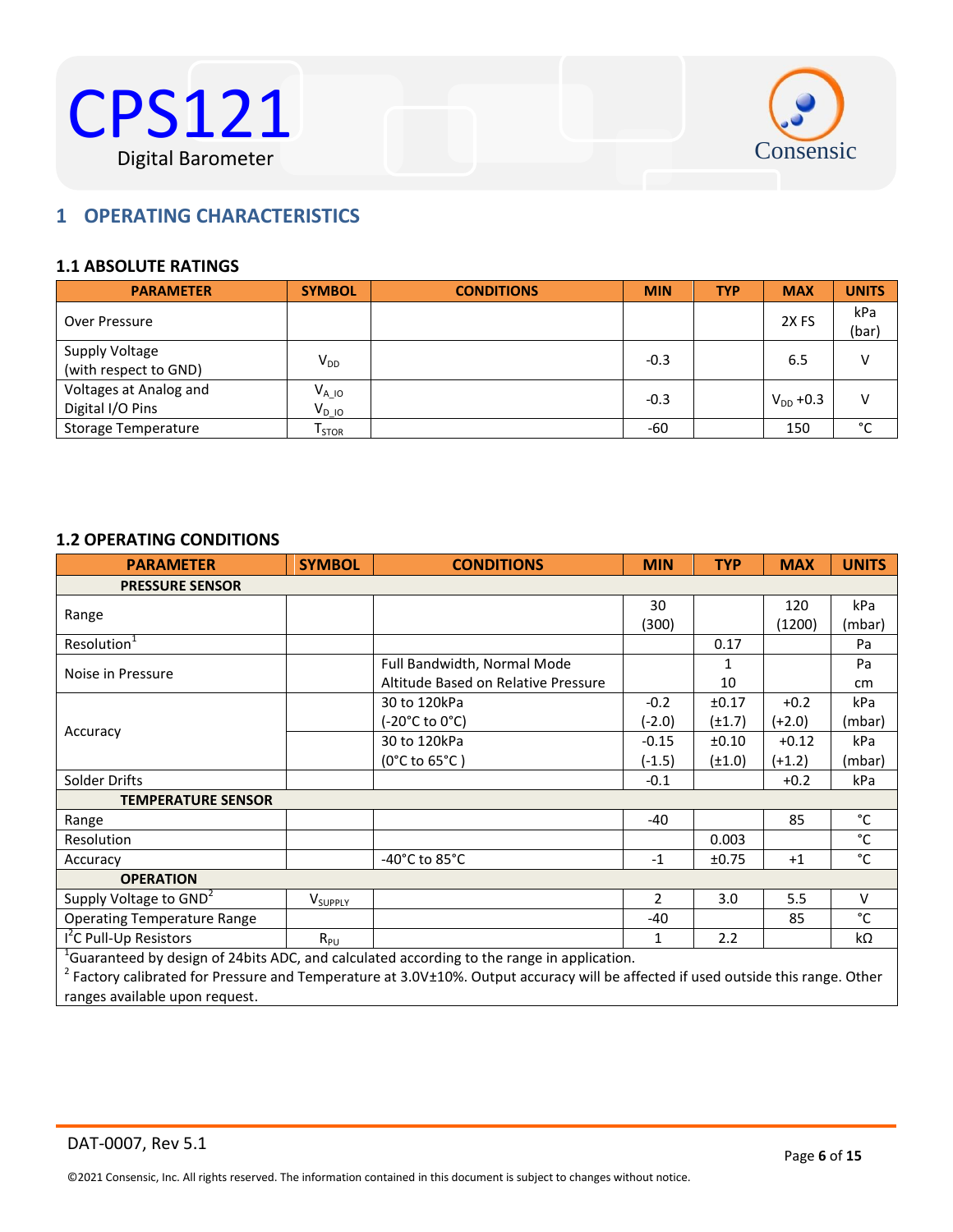



#### <span id="page-6-0"></span>Water Resistant **1.3 ELECTRICAL PARAMETERS**

| <b>PARAMETER</b>                                                                                                                                                                                                                                                                  | <b>SYMBOL</b>      | <b>CONDITIONS</b> | <b>MIN</b> | <b>TYP</b>  | <b>MAX</b> | <b>UNITS</b>   |
|-----------------------------------------------------------------------------------------------------------------------------------------------------------------------------------------------------------------------------------------------------------------------------------|--------------------|-------------------|------------|-------------|------------|----------------|
| <b>SUPPLY CURRENT</b>                                                                                                                                                                                                                                                             |                    |                   |            |             |            |                |
| Supply Current,<br>average <sup>1</sup><br>during conversion <sup>2</sup><br>standby(no conversion)                                                                                                                                                                               | lavg<br>lsc<br>Iss | $VDD=3V$          |            | 3.95<br>1.5 | 0.2        | μA<br>mA<br>μA |
| <b>ANALOG TO DIGITAL CONVERTER</b>                                                                                                                                                                                                                                                |                    |                   |            |             |            |                |
| Resolution                                                                                                                                                                                                                                                                        | $r_{ADC}$          |                   |            |             | 24         | Bit            |
| I <sup>2</sup> C Clock Frequency                                                                                                                                                                                                                                                  | $F_{C, I2C}$       |                   |            |             | 400        | kHz            |
| $1$ Under the assumption of one conversion every second. Conversion means either a pressure or a temperature measurement<br>$^2$ During conversion, the sensor will be switched on to VDD, and after conversion ended, the sensor will automatically be switched<br>off from VDD. |                    |                   |            |             |            |                |

#### <span id="page-6-1"></span>**2 OPERATION MODES**

The CPS121 is factory programmed to Sleep Mode. In this mode, the CPS121remains asleep until the master/host sends a measurement request (MR) before taking sensor measurements. After the CPS121 receives anMR command, it wakes up, runs a full measurementcycle, stores the measurement data in internal registers and then returns to sleep mode again.

#### <span id="page-6-3"></span><span id="page-6-2"></span>**3 OUTPUT MODES**

#### $3.11^2C$

Two-wire  $I^2$ CI are available for reading sensor measurement data from the CPS121. The interface is selectable by setting the digital voltage level on the SS pin:

• SS = 1 or float $\rightarrow$  l<sup>2</sup>C Mode

When SS=1 or not connected (internal pull-up at SS pin),  $I^2C$  mode is selected.

The factory setting for the I<sup>2</sup>C slave address is 0x6C and the communication is restricted to this address only.

 $I^2C$  Address = 0x6C

#### <span id="page-6-4"></span>**3.2 I 2 C COMMANDS**

Table 2 details the commands to interface with the device in the  $I^2C$  modes.

#### DAT-0007, Rev 5.1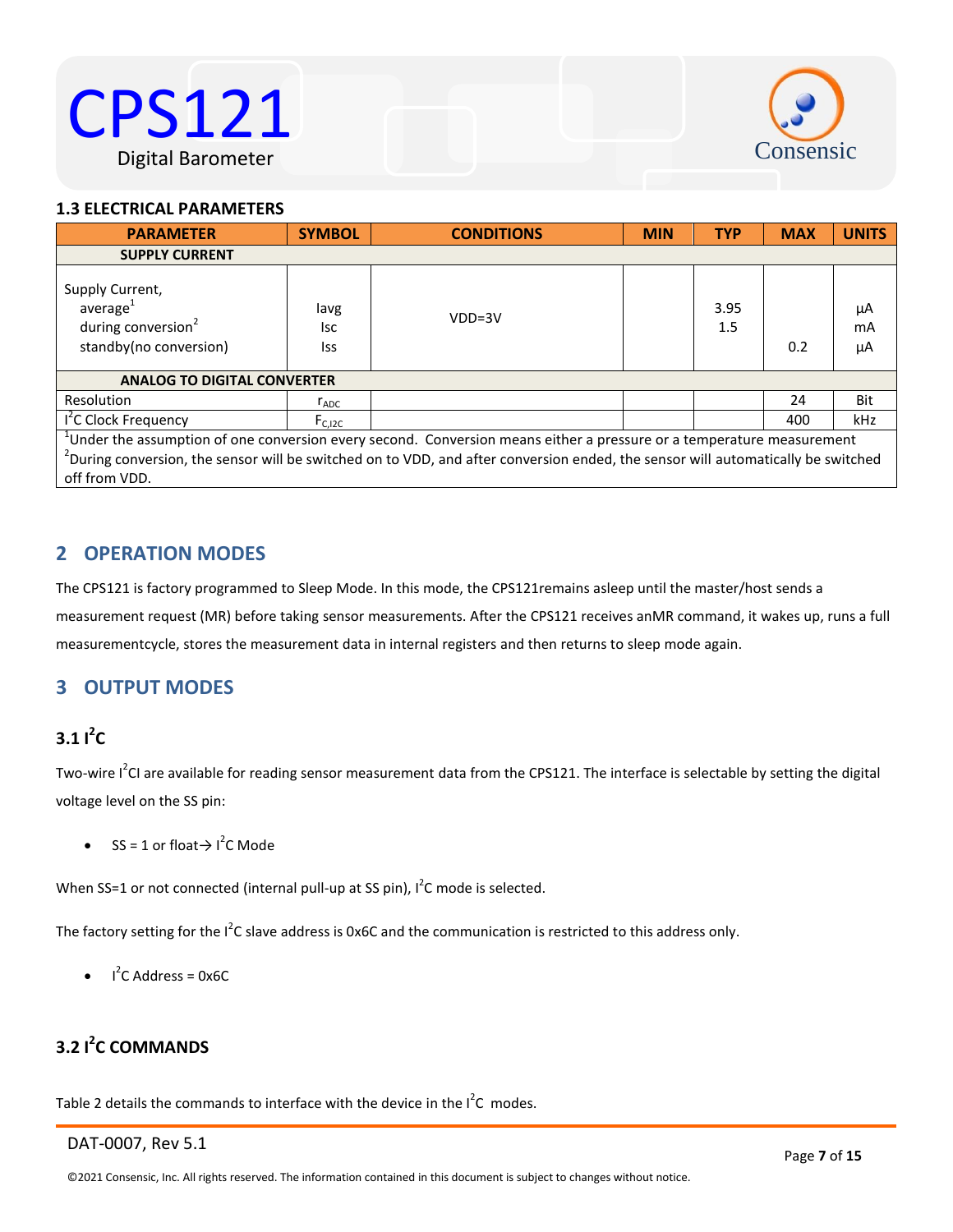



#### <span id="page-7-1"></span>**TABLE 2: I<sup><sup>2</sup>C COMMANDS**</sup>

| <b>TYPE</b><br><b>DESCRIPTION</b> |                                                                                                                                         |        |
|-----------------------------------|-----------------------------------------------------------------------------------------------------------------------------------------|--------|
| Measurement Request (MR)          | Wakes up the CPS121, performs a sensor measurement,<br>stores the sensor measurement data in internal<br>registers and returns to sleep | $l^2C$ |
| Get Data (GD)                     | Retrieves the sensor measurement data from the<br>internal CPS121 registers*.                                                           | $1^2C$ |

*\*Note: GD does not initiate a new measurement. Repeated GD commands will return the same (or stale) sensor measurement data. An MR is required to perform a full sensor measurement cycle to refresh the sensor register data.*

The Get Data (GD) command is used to read out data from the CPS121. With the start of communication (for I<sup>2</sup>C after reading the slave address;) the entire sensor measurement output packet will be loaded in a serial output register. The register will be updated after the communication is finished. The output is always scaled to 24-bits.

The ordering of the bits is "big-endian".

#### <span id="page-7-0"></span>**3.3 I 2 C GET DATA (GD)**

An I<sup>2</sup>C Get Data command starts with the 7-bit slave address and the 8<sup>th</sup> bit = 1 (READ). The device then sends acknowledge (ACK), indicating I<sup>2</sup>C communication success. The number of data bytes returned by the device is determined by the master, which controls NACK and stop conditions.

Figure 1 displays and example forsending three bytes followed by readingfive bytes. The first byte contains the  $I^2C$  address followed byinternal register address(0x06). Then thel<sup>2</sup>C address is repeated,followed by the slave sending out three pressure bytes and two temperature bytes.

#### **The GD command is used to retrieve the pressure and temperature sensor data after anMR command has been executed.**

Note that the two temperature byte codes are formatted in 2's complement.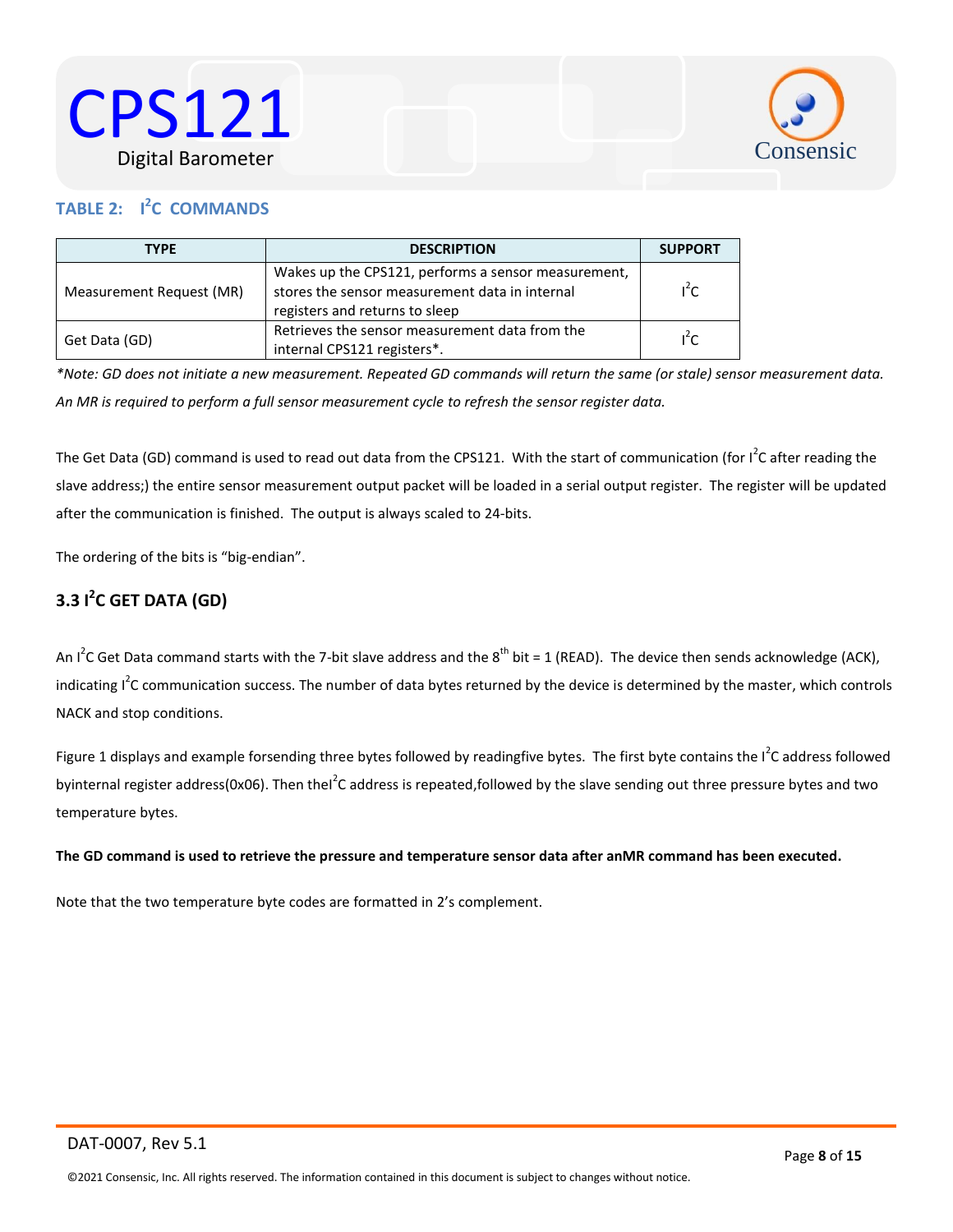



#### <span id="page-8-0"></span>**FIGURE 1: SLAVE ADDRESS FOLLOWED BY THREE PRESSURE AND TWO TEMPERATURE BYTES**



For Pressure data only, the data stream can be terminated after thesixthpressure byte. See Figure 2below.

#### <span id="page-8-1"></span>**FIGURE 2: 7-BIT SLAVE ADDRESS FOLLOWED BY THREE PRESSURE BYTES**

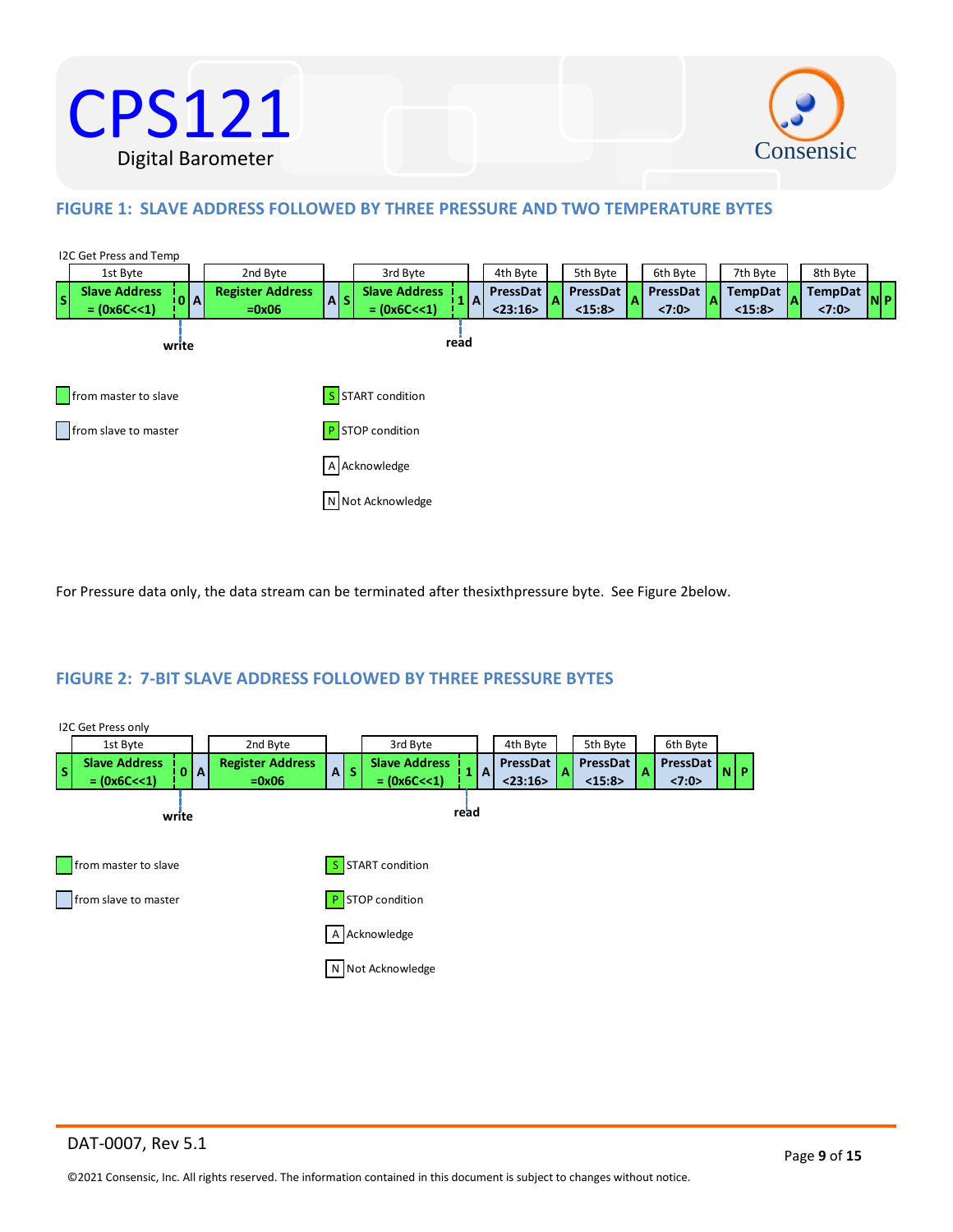



#### <span id="page-9-0"></span>Water Resistant **3.4 I 2 C MEASUREMENT REQUEST (MR)**

The I<sup>2</sup>C MR is used to wake up the device from Sleep Mode and start a complete sensor measurement cycle, before the device returns to Sleep Mode again. The measurement cycles starts with apressure measurement followed by a temperature measurement. The sensor measurements are digitized and run through an onboard compensation algorithm before the final measurement values are written to the digital output register. As shown in Figure 3, the communication requires the slave address (0x6C) and a WRITE bit (0) to initiate the MR. This is followed by two bytes; register address (0x30) and measurement (0xA). After the CPS121 responds with the slave ACK, the master terminates the communication with a stop condition.

Sensor measurement conversion time takes approximately 5ms, so MRs should not be sent faster than every 5ms.

#### <span id="page-9-1"></span>**FIGURE 3: I 2 C MEASUREMENT REQUEST COMMAND**

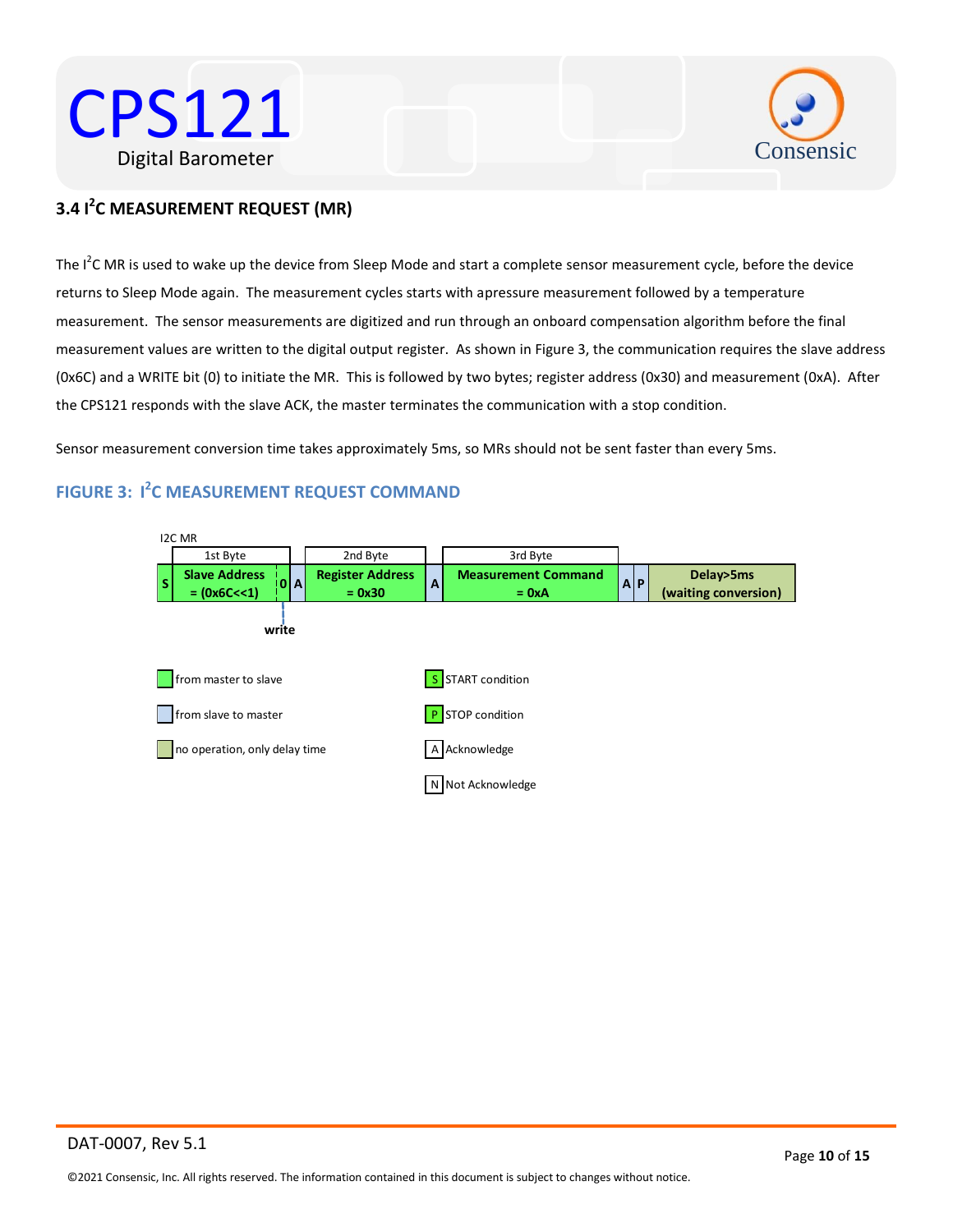



#### <span id="page-10-0"></span> $\mathcal{L}$ Western Resistant **4 CALCULATING OUTPUT**

After retrieving the data, the compensated output can be scaledto real world values by following the equations below.

#### <span id="page-10-1"></span>**4.1 PRESSURE OUTPUT**

An example of the 24-bit compensated pressure with a full scale range of 30 to 120kPa can be calculated as follows:

Pressure [kPa] = (Pressure 3rd Byte [23:16] x 65536+Pressure 2nd Byte [15:8] x 256 + Pressure1st Byte [7:0]) / 2^6/1000

#### <span id="page-10-2"></span>**4.2 TEMPERATURE OUTPUT**

The 16-bit compensated temperature can be calculated as follows:

Positive Temperature [°C] = (Temperature High Byte [15:8] x 256 + Temperature Low Byte [7:0]) / 2^8

Negative Temperature [°C] = (Temperature High Byte [15:8] x 256 + Temperature Low Byte [7:0]-65536) / 2^8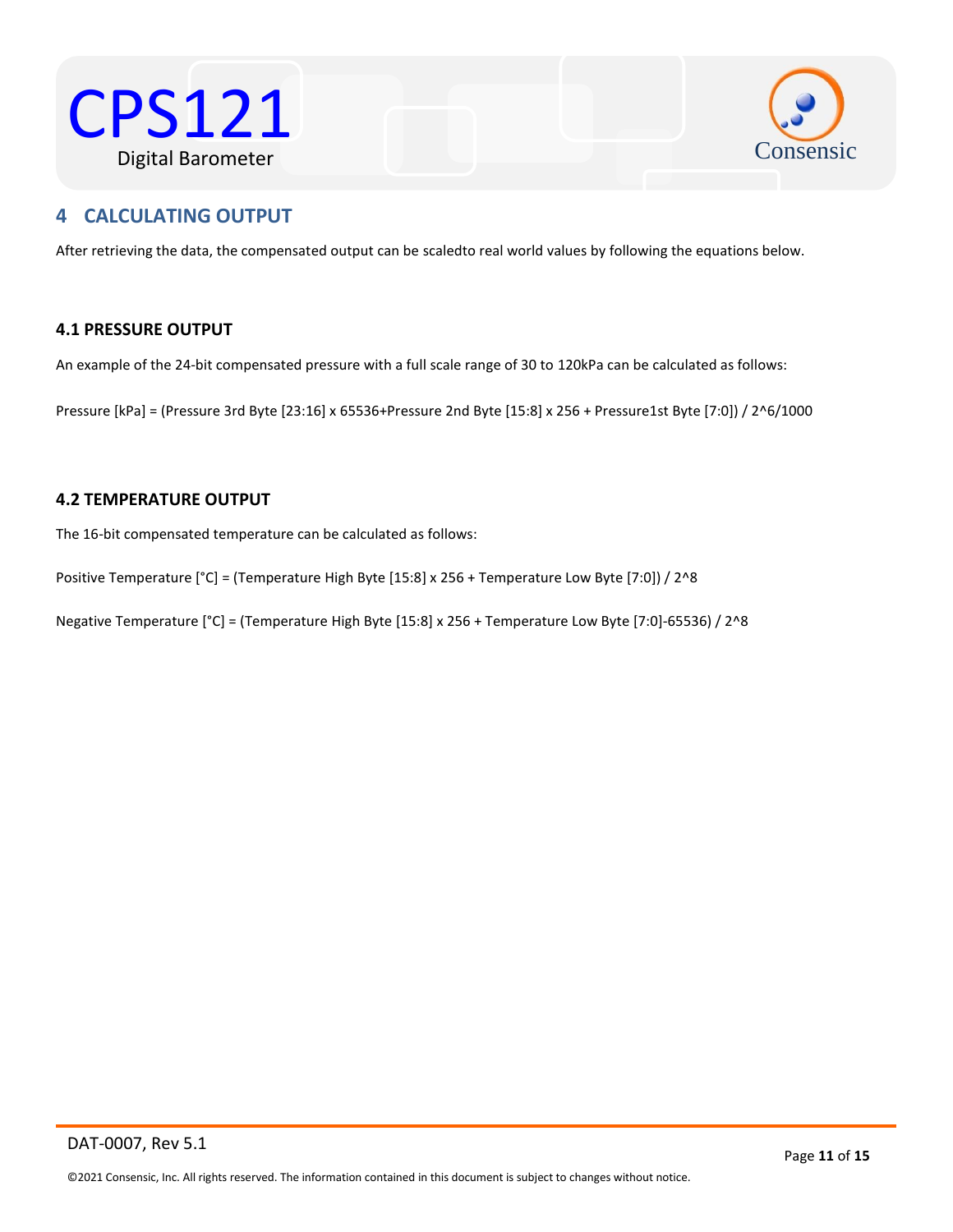



#### <span id="page-11-0"></span> $W$ a of a up a col **5 PACKAGE AND ASSEMBLY**

The CPS121 is available in an 8-pinLGA package.

#### <span id="page-11-1"></span>**5.1 PIN ASSEMBLY AND MECHANICAL DRAWING**



| Pin | Name            | Function                                        |
|-----|-----------------|-------------------------------------------------|
|     | <b>VDD</b>      | Power Supply, Connect 0.1uF CAP to GND          |
| 2   | <b>NC</b>       | <b>Not Connect</b>                              |
| 3   | <b>NC</b>       | <b>Not Connect</b>                              |
| 4   | <b>VSS</b>      | Ground                                          |
| 5   | <b>NC</b>       | <b>Not Connect</b>                              |
| 6   | <b>SDA/SDIO</b> | I2C Data and SPI data In/Out                    |
|     |                 | SCL/SCLK   12C and SPI Clock                    |
| 8   | SS              | =1 or float I2C is selected, =0 SPI is selected |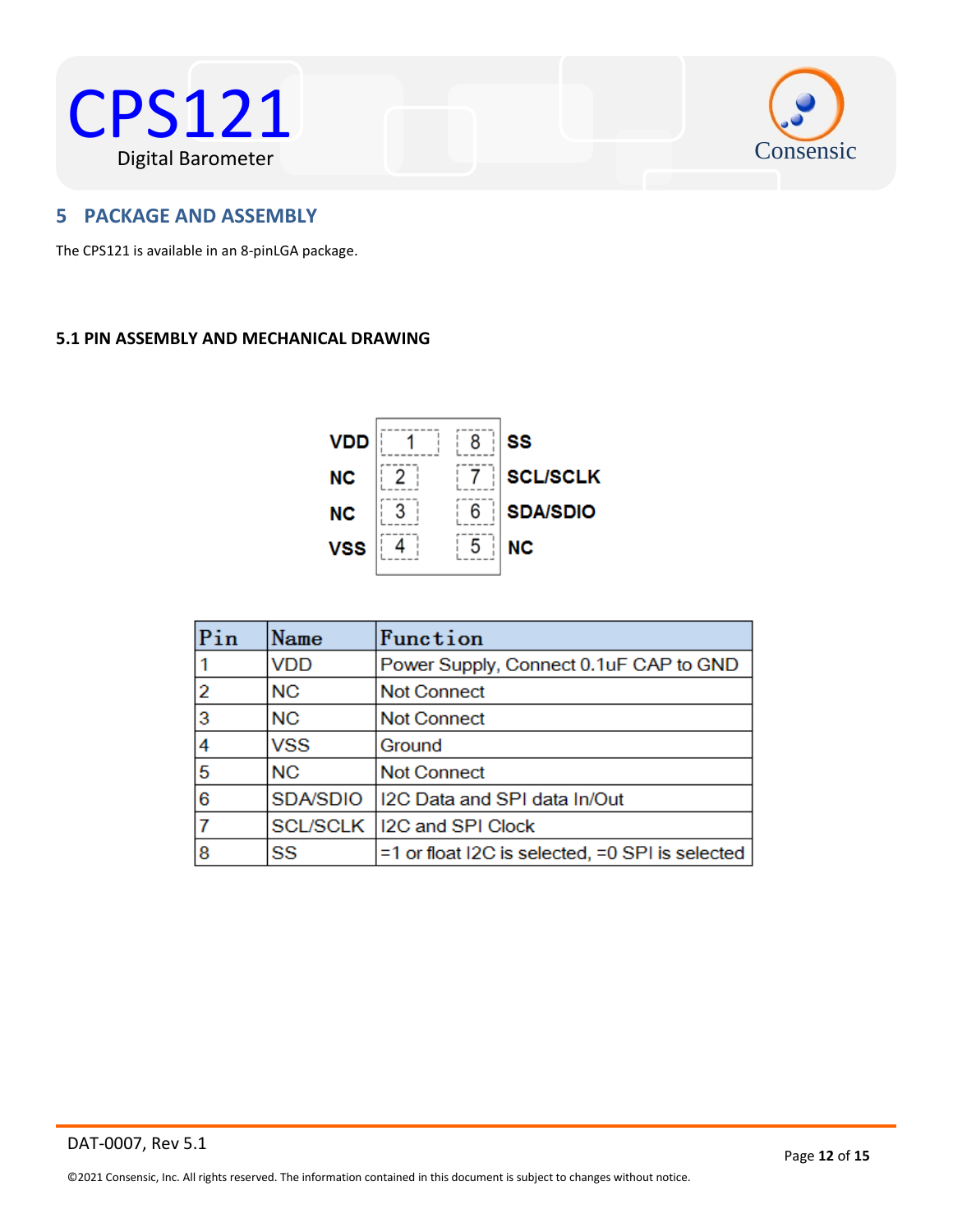









SIDE VIEW

BOTTOM VIEW 8 METAL LANDS

| <b>DIMENSION</b>          | MIN. | TYP. | MAX. | <b>UNITS</b> |
|---------------------------|------|------|------|--------------|
| Length                    |      | 5    |      | mm           |
| Width                     |      | 3    |      | mm           |
| Height                    |      | 1.2  |      | mm           |
| Pad 1 Length              |      | 0.5  |      | mm           |
| Pad 1 Width               |      | 1.2  |      | mm           |
| Pad 2 to 8 Length         |      | 0.5  |      | mm           |
| Pad 2 to 8 Width          |      | 0.8  |      | mm           |
| Pad Pitch (Y-Axis)        |      | 2.0  |      | mm           |
| Pad Pitch (X-Axis)        |      | 1.25 |      | mm           |
| <b>Port Hole Diameter</b> |      | 0.5  |      | mm           |

#### <span id="page-12-0"></span>**5.2 SOLDERING CONDITIONS**

#### **TABLE4: PACKAGE REFLOW TEMPERATURE**

| <b>PARAMETER</b>           | <b>CONDITIONS</b>                                | <b>MIN</b> | <b>TYP</b> | <b>MAX</b> | <b>UNITS</b> |
|----------------------------|--------------------------------------------------|------------|------------|------------|--------------|
| Soldering Peak Temperature | Less than 30 seconds<br>(JEDEC-STD-020 Standard) |            |            | 260        | $\sim$       |

DAT-0007, Rev 5.1

© 2021 Consensic, Inc. All rights reserved. The information contained in this document is subject to changes without notice.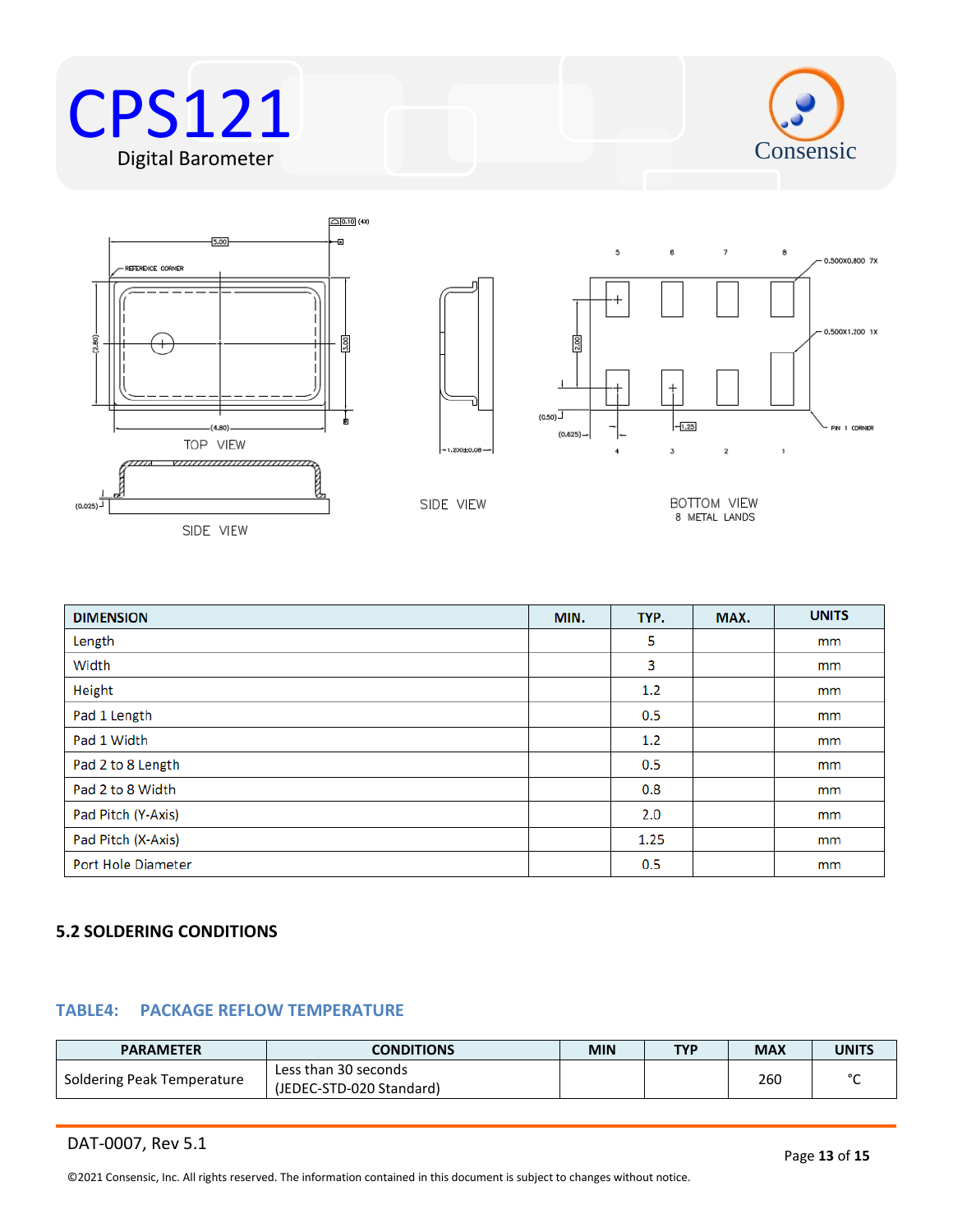



#### <span id="page-13-0"></span>**6 APPLICATION DIAGRAM**



2-Wire I2C Mode

#### <span id="page-13-1"></span>**7 DOCUMENT HISTORY**

| <b>REVISION</b>  | <b>DATE</b> | <b>DESCRIPTION</b>                                                                   |
|------------------|-------------|--------------------------------------------------------------------------------------|
| 0.1              | 04-Dec-2013 | Preliminary                                                                          |
| 1.0 <sub>1</sub> | 11-Mar-2014 | <b>Modify Pressure Accuracy</b>                                                      |
| 1.1              | 08-Apr-2014 | Modify I2C command                                                                   |
| 2.0              | 21-Apr-2014 | <b>Production Release</b>                                                            |
| 3.0 <sub>2</sub> | 08-Nov-2015 | Added Detailed Description of Power Consumption, Changed Part Number, Updated        |
|                  |             | Negative Temperature Formula                                                         |
| 4.0              | 26-Jan-2016 | Clarified SPI 3-Wire Functionality, Added Application Diagrams, Expand Accuracy Spec |
| 5.0              | 26-Mar-2020 | Remove SPI mode                                                                      |
| 5.1              | 01-Mar-2021 | Modify company address                                                               |